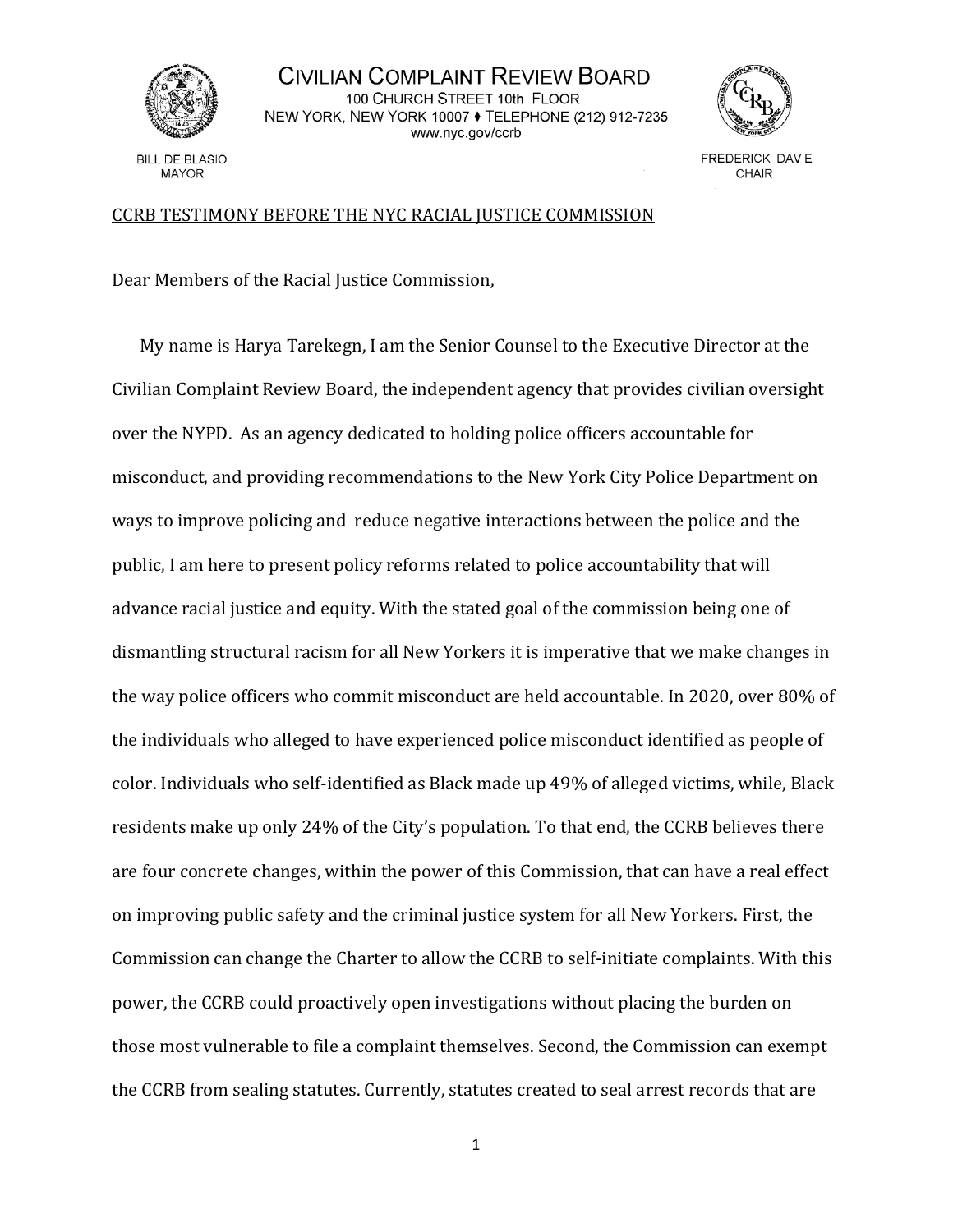

**BILL DE BLASIO MAYOR** 



**FREDERICK DAVIE** CHAIR

often sealed due to police misconduct are used to prevent the CCRB from investigating the underlying misconduct that caused the arrest to be sealed. These documents will be particularly important as the Agency embarks on investigating allegations of racial profiling and bias based policing. Third, the Commission can ratify the Dinkins Plan by updating the Charter and empowering the CRRB to conduct systemic reviews of NYPD policy and practices, including racially biased policing, and make recommendations for reform. Finally, the Commission can update the Charter to give the CCRB final authority over discipline in CCRB cases, a concrete step in increasing accountability and public trust in the City's commitment to hold officers accountable when they commit misconduct. Of course, all of these policy changes come coupled with an understanding that the CCRB needs unfettered and direct access to the underlying police documents needed to investigate a case including Body Worn Camera Footage, police personnel records, and police documents documenting interactions with the public.

While some of these changes will also require changes to state law, by instituting these policy changes in the Charter, this Commission, will ensure that there are explicit protections for the most vulnerable New Yorkers on the City level.

The CCRB has made great strides in the last couple of years and continues to push forward changes and policies that make the agency more effective, and police accountability fairer and swifter. Over the years, the CCRB has remained central to the conversation of how we achieve a fairer, more equitable, and more accountable public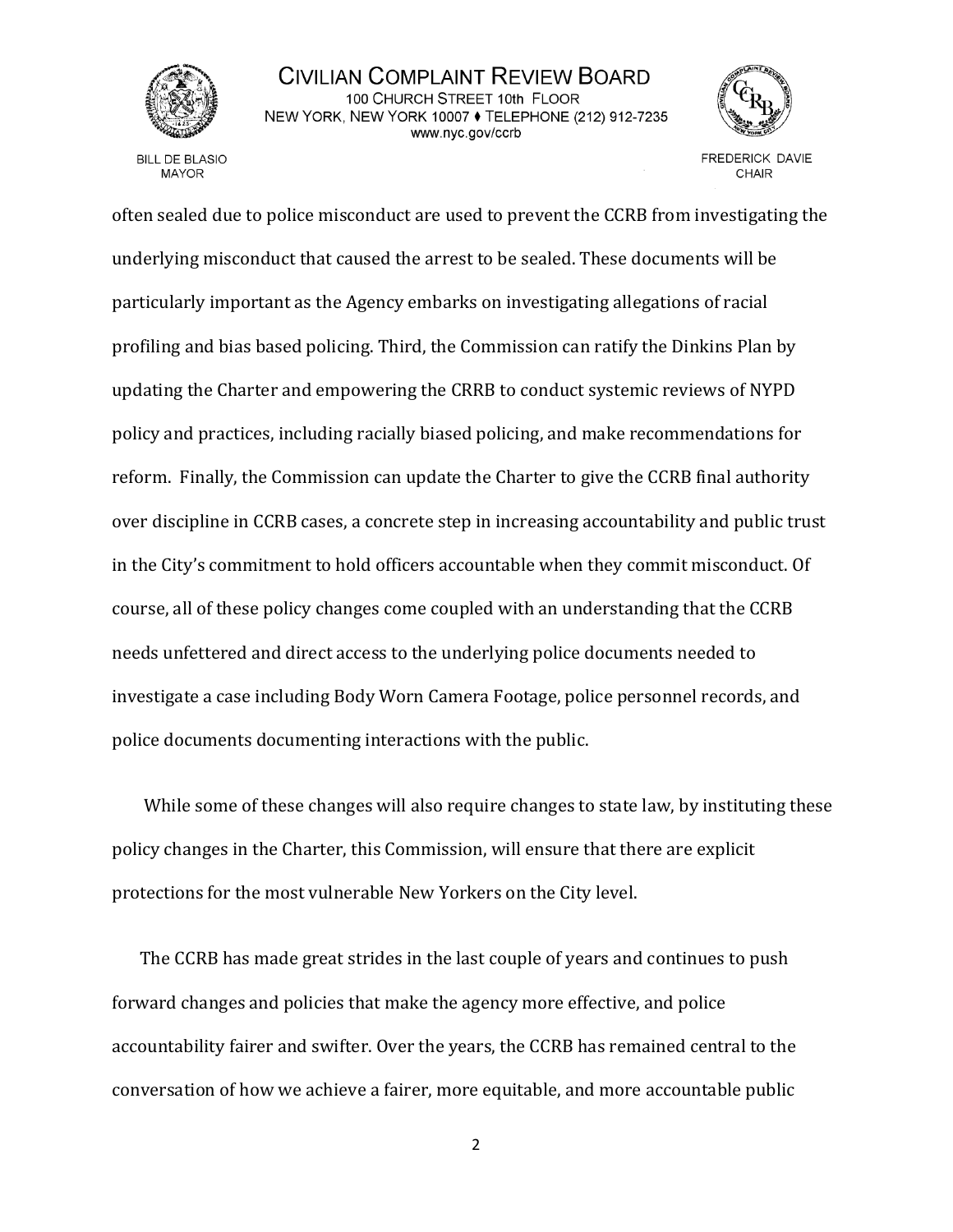

**BILL DE BLASIO MAYOR** 



**FREDERICK DAVIE** CHAIR

safety system in New York City. We have grown to over 200 staff, released a database of officers CCRB disciplinary history, and seen and expansion in authority to hold officers accountable for sexual misconduct, false official statements, racial profiling and bias based policing. We published one of the first ever comprehensive reports on the use of body worn camera footage by an oversight agency, issued a report on NYPD's interactions with the youth accompanied by the first ever public service announcement with our Youth Advisory Council, hired our first ever Director of our new Civilian Assistance Unit, and recently hired our Director of the Racial Profiling and Bias Based Policing Unit. We continue to investigate thousands of cases a year, including hundreds of complaints related to the police misconduct at the Black Lives Matter protests last summer, recommend discipline when we find misconduct has occurred, and prosecute officers in the most egregious cases of misconduct. In the past year, we have worked to implement a Disciplinary Matrix in order to create a transparent framework with set penalties for misconduct consistent across agencies, conducted almost 700 presentations to community groups even during a global pandemic, and increased our partnerships with oversight agencies in New York and across the country to improve oversight throughout the United States.

When thinking about how to address structural racism in policing, it is important to acknowledge the history. Beginning as slave patrols in the South, and informal watch units in the North, modern day police departments have a history entrenched racism. As the enforcers of white supremacy, police departments' long and deep seeded history must be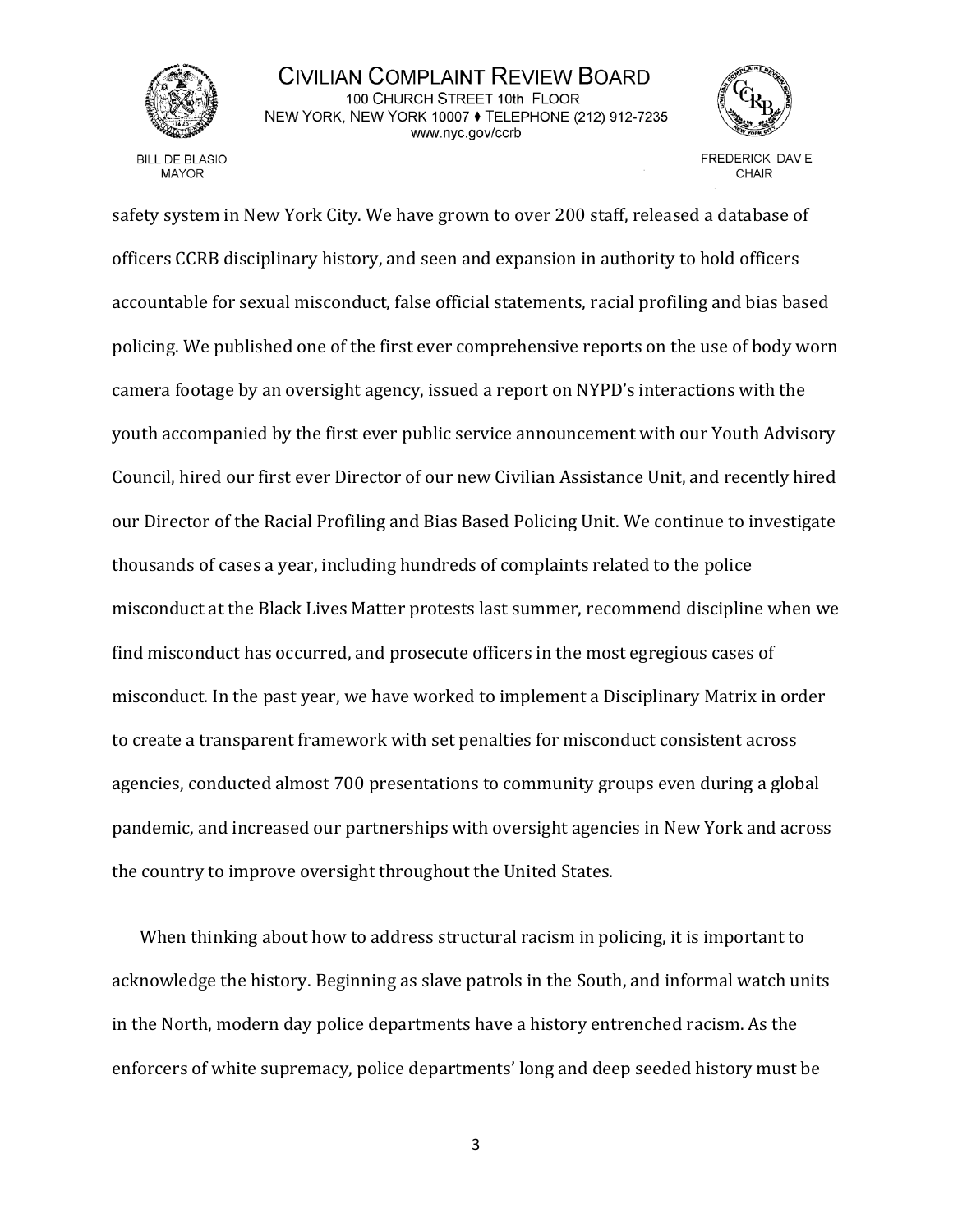

**BILL DE BLASIO MAYOR** 



**FREDERICK DAVIE** CHAIR

acknowledged if the structural racism inherent in their creation is to be dismantled. Last year, 80% of the alleged victims of police misconduct in CCRB cases self-identified as people of color. As recently as January  $6<sup>th</sup>$ , 2021, the entire country watched as white supremacists stormed the capital. A number of those rioters included sworn police officers from across the United States, including the NYPD. Last year, during the Black Lives Matter protests, New Yorkers watched as members of the NYPD displayed white power gestures. The CCRB investigated and has filed Charges against an officer threw up a white power sign while on duty, sworn to protect and serve. Finally, Commissioner Shea himself acknowledged and apologized for racist policing and role NYPD has played in "the mistreatment of communities of color." It is time for the Charter to reflect the desire of those in the City who wish to dismantle the systems created to uphold and preserve systemic racism.

While the Racial Justice Commission will not be able to end systemic racism through Charter amendments, these four concrete changes of empowering the CCRB to self-initiate complaints, exempting the Agency from sealing statutes, codifying the Agency's ability to conduct systemic reviews of NYPD policy and practices, and granting the CCRB final authority over its own cases are straightforward changes that will truly change police accountability in New York City.

I want to thank you all for having me here today to discuss this important issue, and I want to reiterate that including these four policy changes will help complete the work of New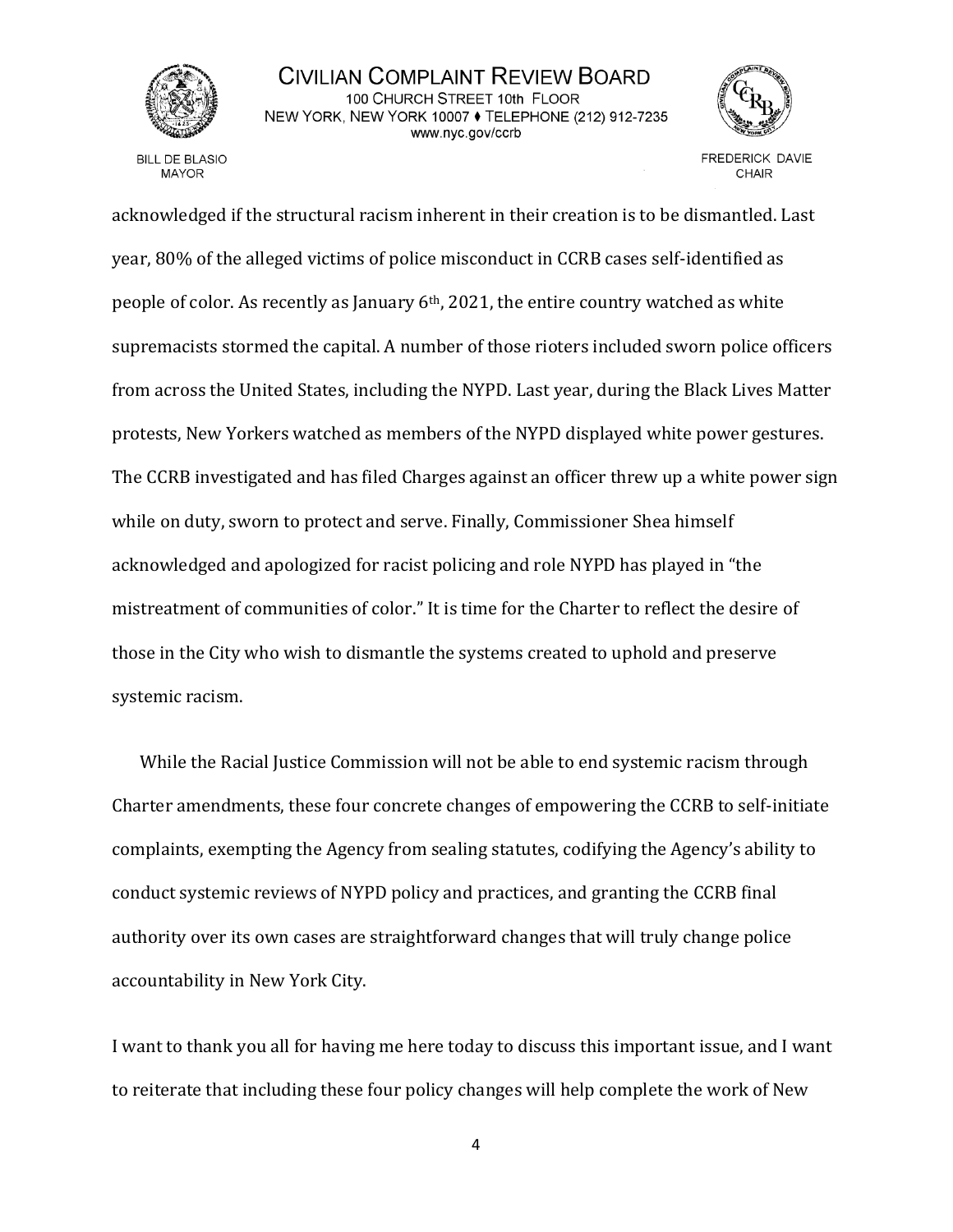

BILL DE BLASIO

**MAYOR** 

CIVILIAN COMPLAINT REVIEW BOARD 100 CHURCH STREET 10th FLOOR NEW YORK, NEW YORK 10007 • TELEPHONE (212) 912-7235 www.nyc.gov/ccrb



FREDERICK DAVIE CHAIR

York City's first and only Black mayor, Mayor David Dinkins, who created the Civilian

Complaint Review Board.

Thank you.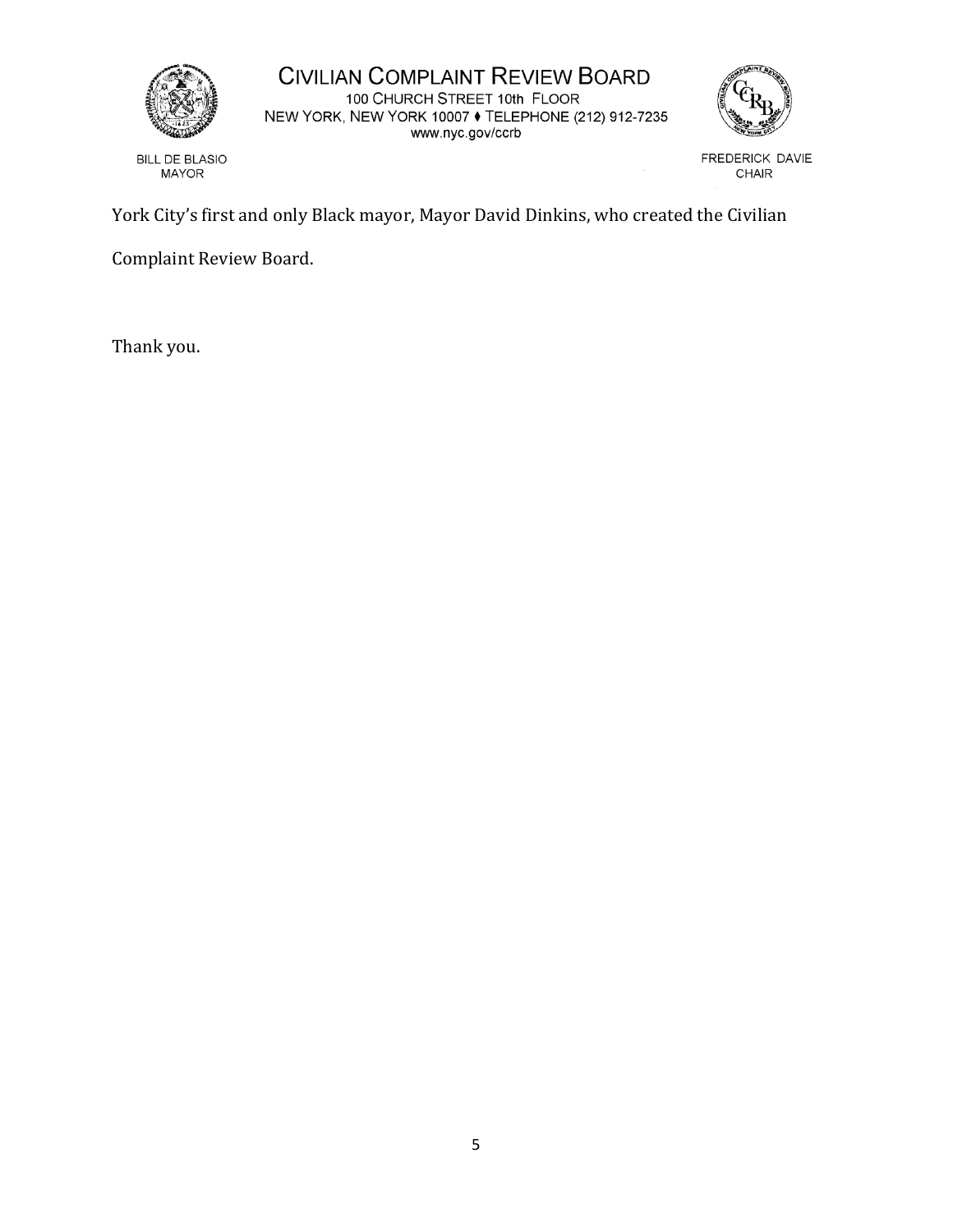

CIVILIAN COMPLAINT REVIEW BOARD 100 CHURCH STREET 10th FLOOR NEW YORK, NEW YORK 10007 ♦ TELEPHONE (212) 912-7235 www.nyc.gov/ccrb



**FREDERICK DAVIE** CHAIR

CCRB QUESTION AND ANSWER TRANSCRIPT BEFORE THE RACIAL JUSTICE COMISSION:

**COMMISSION QUESTION:** I have one more question/comment that perhaps any of you can reflect upon or provide some follow up information. So, as I listen. I appreciate all that's been said, and I agree with a lot. And at the same time, I'm also anxious about shifting or diversifying, diluting power, without, and I'm thinking of what Miss. Humphrey said about that underlying, not accounting for the shift in mindset, attitudes, values or beliefs. So, we could diversify the power base or we could rest more power within the CCRB, but if the mindset of the people in power and position in the CCRB is not race conscious in the sense of trying to control, you know, develop more anti-racist attitudes values and beliefs, we are just moving the chairs around. And so, again, this may be in the moment you have thoughts about it. Just kind of, what are some of the other controls that we would need to have in place to ensure that we aren't just moving the chairs around.

**HARYA TAREKEGN ANSWER:** I agree with Public Advocate Williams, that, you know, these are things that have to change simultaneously. Specifically with the CCRB, one of the benefits of final authority with the CCRB is that it's not moving one chair to one chair. Right? The police department right now, the police commissioner is appointed by the mayor, however the CCRB board has members appointed by the city council, Public Advocate, the Mayor and the Police Commissioner. And so part of moving final authority to the CCRB also diversifies where that power comes from, and our board reflects New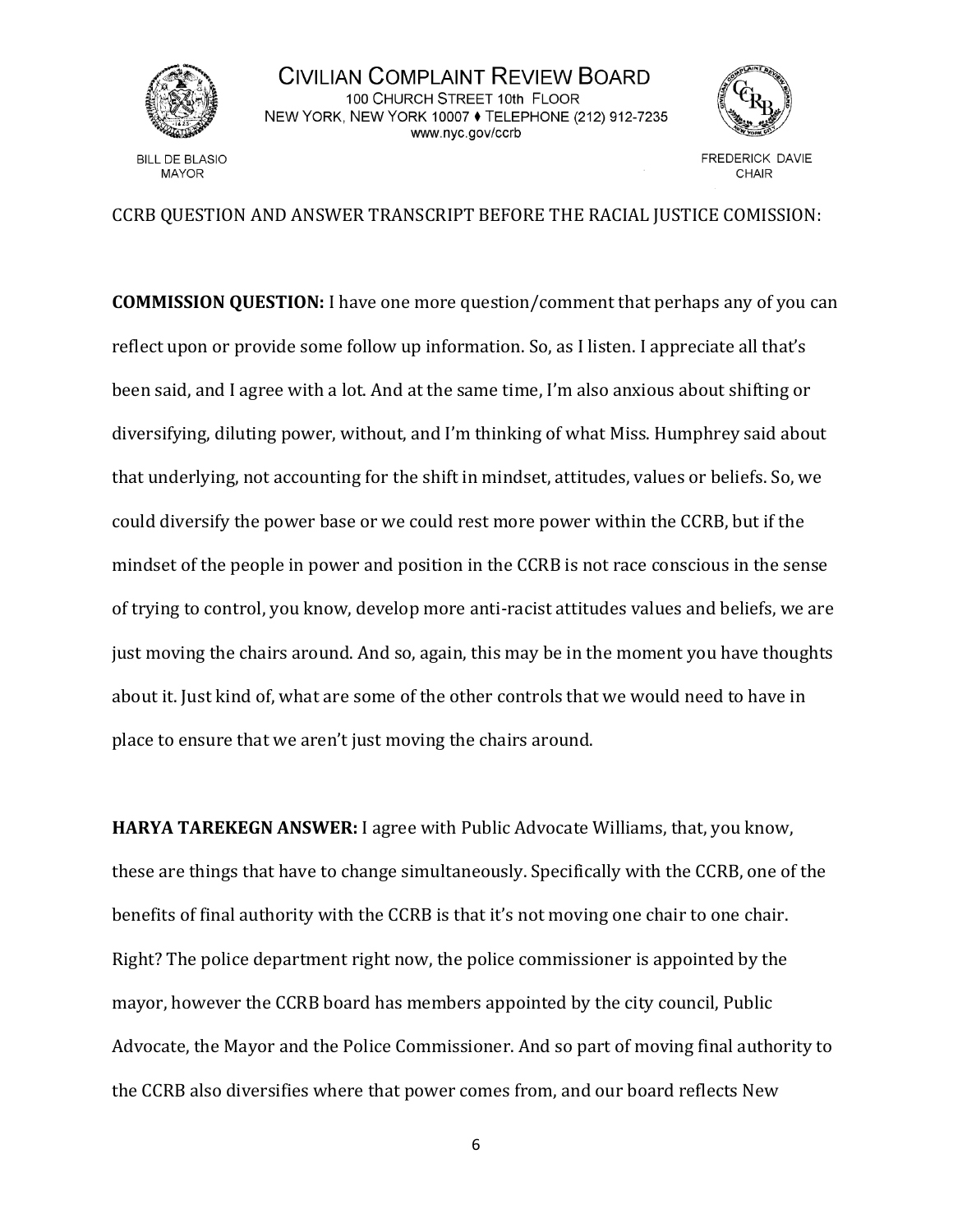

**BILL DE BLASIO MAYOR** 



**FREDERICK DAVIE** CHAIR

Yorkers and are appointed by several members of the public. On top of that, I think one of the other suggestions which is giving CCRB the power to initiate complaint addresses a key issue that is a structural problem in most governments which is it relies on the most vulnerable people to know how government works, to know how systems work and to be able to have access to a lot of different things. We try to make it as easy as possible for complainants to file their complaints of misconduct but it is still incredibly difficult for those who are housing insecure, for those where English is not their first language, for a number of different reasons, and so giving the CCRB the power to self-initiate puts the onus on the city agency to be out there making sure that we are protecting those who are most vulnerable. And I think that should be true of most city agencies, all city agencies, but is particularly true in instances where a vulnerable person has been met with police misconduct and is wary of government, probably for some very right reasons and could be wary of the CCRB for those same reasons. It puts the onus back on the city agency to act for the people instead of waiting and knowing that there are significant barriers, a lot of them systemic and racist that exist to stop people from filing a complaint themselves.

**COMMISSION QUESTION:** Could you just describe in greater detail what that selfactivation process would and could look like?

Sure, so right now, if, for example, there is, an interaction between a member of the public and the police that is reordered and is for example posted on Twitter, the CCRB would have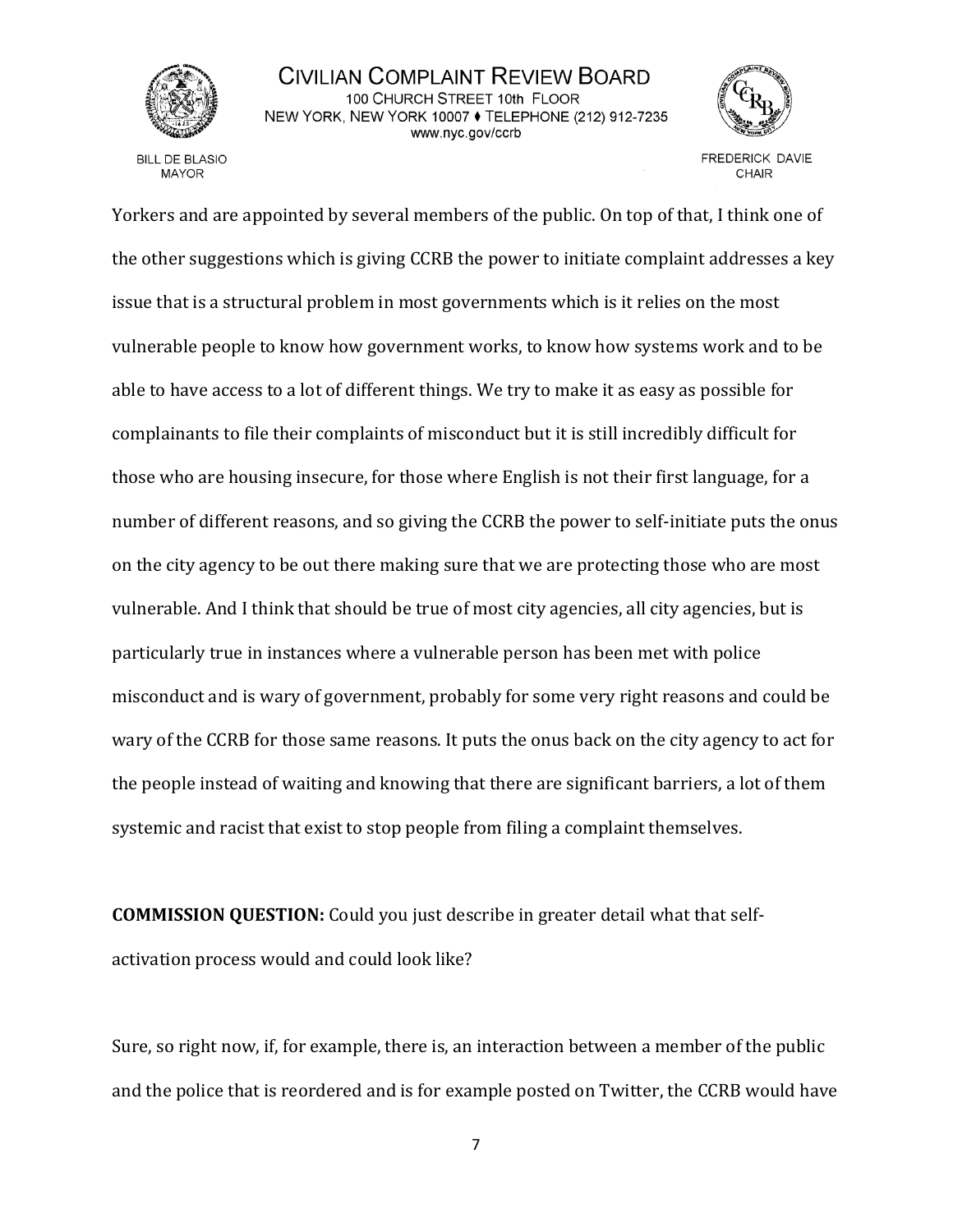

CIVILIAN COMPLAINT REVIEW BOARD 100 CHURCH STREET 10th FLOOR NEW YORK, NEW YORK 10007 ♦ TELEPHONE (212) 912-7235 www.nyc.gov/ccrb



**FREDERICK DAVIE** CHAIR

to wait for either the individual who experienced the police misconduct, someone who witnessed it, or someone who saw that video on Twitter to call us and file a complaint. Even if we saw it ourselves, we would still have to wait for a member of the public to call our office and file the complaint. That is not something that should exist. Similarly, if there is something that happens that NYPD knows about, NYPD has to send it over to us. There are all these barriers that exist for a complaint to come to us, and giving the CCRB the ability to self-initiate that complaint will remove a lot of those barriers and allow us to move forward with an investigation.

**COMMISSION RESPONSE:** Thank you, that explanation was helpful.

**COMMISSION QUESTION:** To continue on the CCRB for a second and on the membership. Ultimately, do you believe that the system we have now for appointing members of the CCRB is adequate and why does the police commissioner have any say in that.

**HARYA TAREKEGN ANSWER:** So it is one that is constantly evolving. Until last year, we didn't have a member appointed by the public advocate, now we do. That has been a huge improvement to our board. Ms. Simmons is a huge asset to our board and brings a lot to our board. I think that it is something that can be constantly looked at and I think that there are pros and cons to any and all appointments but I do think that the diversity is one that brings a lot of power to the board in the sense that it brings buy in from a lot of different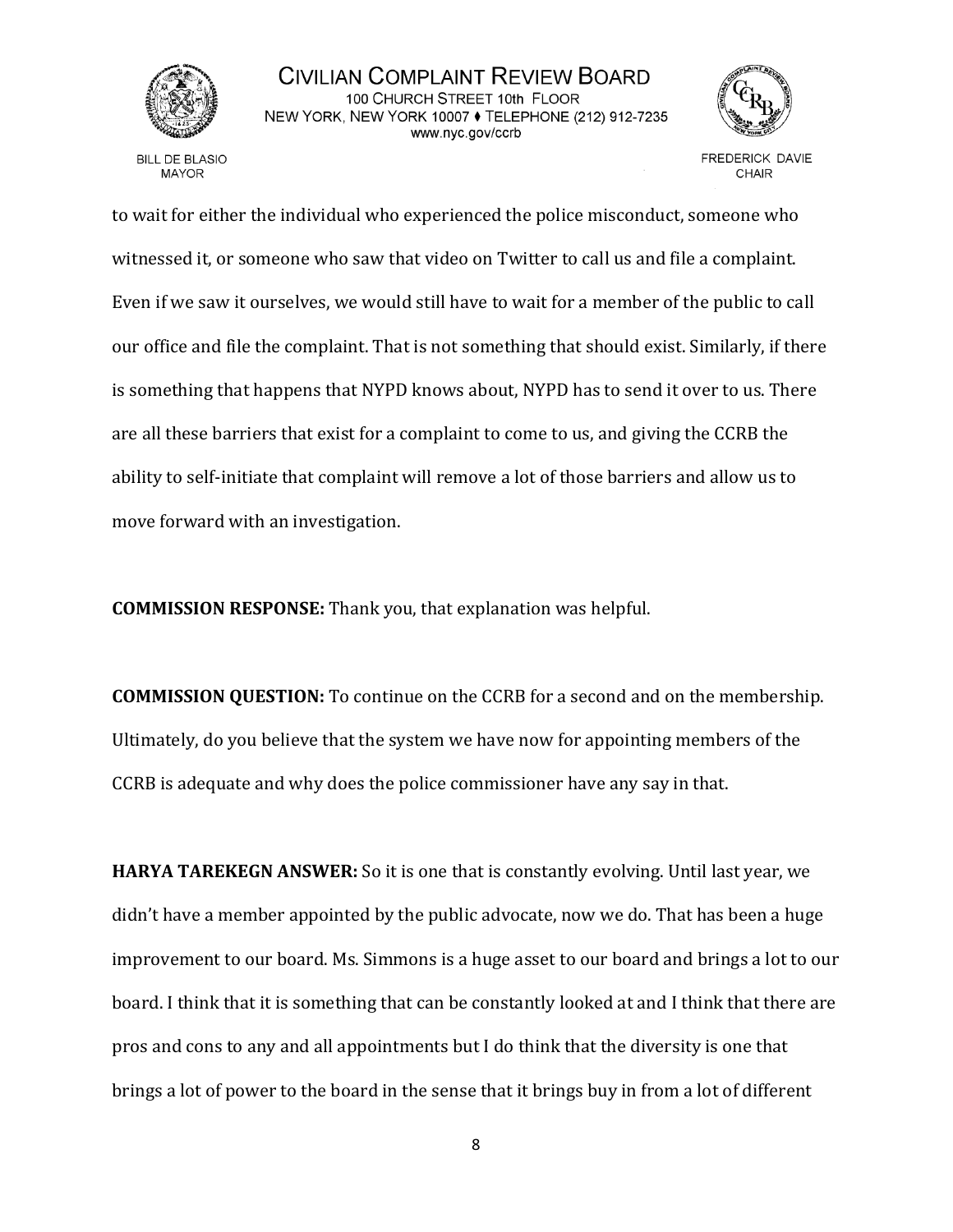

CIVILIAN COMPLAINT REVIEW BOARD 100 CHURCH STREET 10th FLOOR NEW YORK, NEW YORK 10007 ♦ TELEPHONE (212) 912-7235 www.nyc.gov/ccrb



**FREDERICK DAVIE** CHAIR

groups. But also, individuals can truly look at it and understand that there is impartiality in our board because so many voices are present in our board.

**COMMISSION RESPONSE:** If I can build on the point she made about the appointments. I will disclose that I serve on the board of corrections and there are board members that are appointed by different branches of government. That doesn't mean that that they are representative of the community. And so, when you speak about there being diversity in the appointment process, is there anything currently that requires that the CCRB appointees represent the demographics of New York City.

**HARYA TAREKEGN ANSWER**: Formally I don't believe so. I definitely think that's something that the commission can look into. I do know that the diversity of board is something that our chair has spoken about and that is very important when we are looking at empty seats on the board. And looking for additional appointments that the board reflect the members of New York city, that is something that is constantly talked about amongst staff and amongst the board.

**HARYA TAREKEGN CLOSING STATEMENT:** Can I just add one thing. I'm not sure if the commission has done this yet, but something that has been tremendous at the CCRB that we did is we had a youth advisory council, and if you ever want people to tell you what